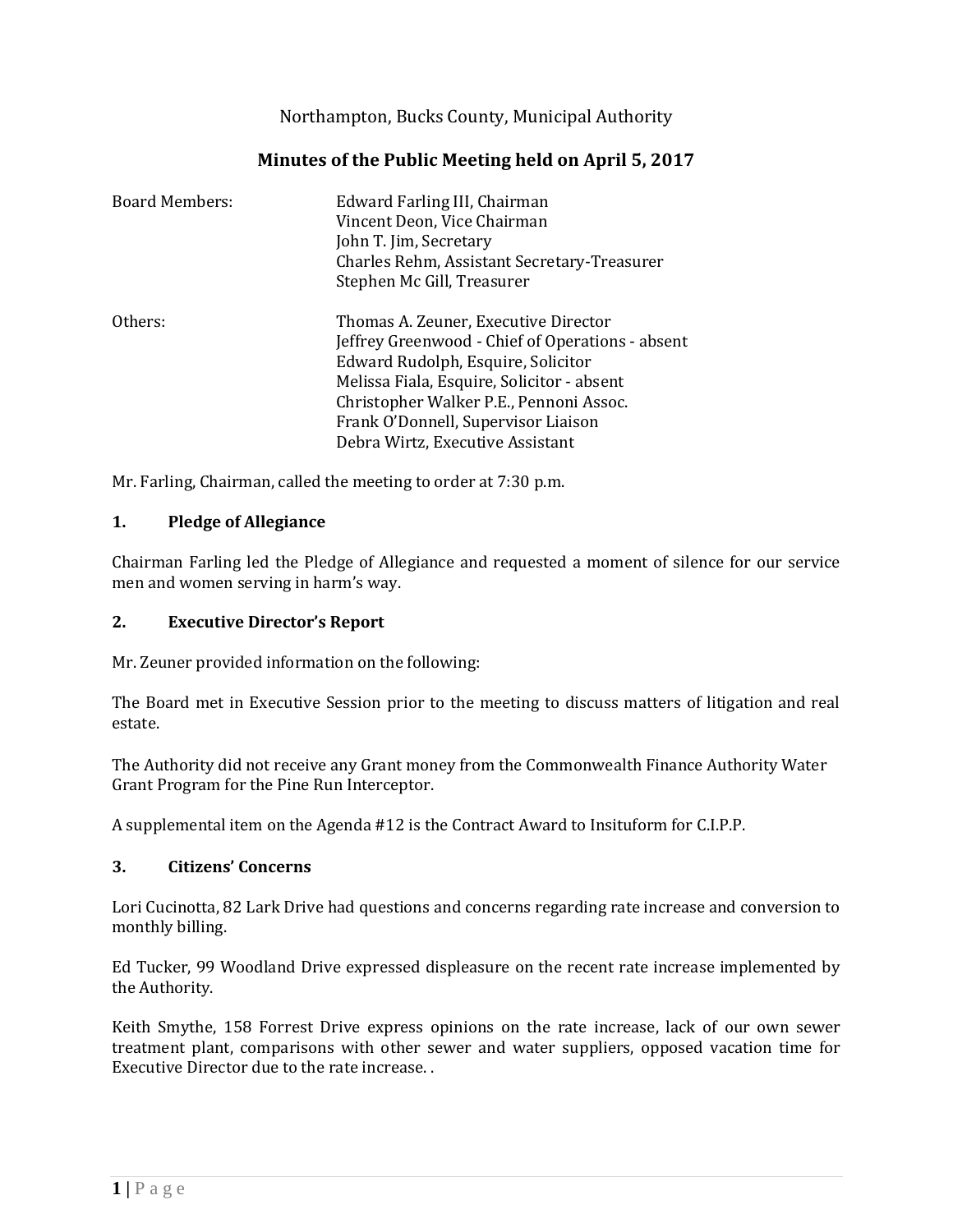Mr. Zeuner, the Board and Mr. Rudolph supplied answers regarding conversion to monthly billing, the rate increase, the Five Year Strategic Plan, water supplies, sewer processing, and costs of running the Authority.

## **4. Approval of the Minutes of March 1, 2017**

A motion (Jim-Mc Gill) made to approve the Minutes of March 1, 2017 passed with 5 ayes**.**

## **5. Check Requisitions / Accounts Payable**

A motion (Rehm-Jim) adopting a resolution to approve **Revenue Fund Requisition No. 2106** dated March 15, 2017 in the amount of \$368,305.94 passed with 5 ayes.

The major items paid under **Requisition No. 2106** are as follows: BCWSA - \$2,300.00; BCWSA – Water - \$171,659.88; Link Computer Corp. - \$3,362.00; Office Basics - \$1,487.57; PECO - \$7,031.67; Pennoni Assoc. - \$72,560.97; Teamsters Health and Welfare Fund - \$18,639.72; US Postal Serv. - \$5,000.00; USA Blue Book - \$3,956.71; and \$75,000.00 for payroll.

A motion (Rehm-Jim) adopting a resolution to approve **Revenue Fund Requisition No. 2107** dated March 29, 2017 in the amount of \$552,229.19 passed with 5 ayes.

The major items paid under **Requisition No. 2107** are as follows: BCWSA – Sewer - \$309,575.84; Block Communications - \$5,672.26; Ebert Engineering - \$2,823.70; Flow Assessment - \$14,153.33; Guardian - \$3,834.20; Hach Co. - \$9,057.78; Herbert, Rowland & Grubic, Inc. \$1,486.04 Independence Blue Cross - \$8,929.49; Karl Hops Inc. - \$1,117.94; Line Systems Inc. - \$1,239.61; Manko, Gold, Katcher & Fox LLP - \$24,291.50; PECO - \$12,381.86; Philadelphia Business Forms - \$1,237.02; Rudolph Clarke LLC - \$7,679.25; BCWSA disputed \$62,600.78; and a \$75,000.00 transfer for payroll.

A motion (Rehm-Mc Gill) adopting a resolution to approve **Revenue Fund Requisition No. 2108** dated April 5, 2017 in the amount of \$79,975.66 passed with 5 ayes.

The major items paid under **Requisition No. 2108** are as follows: Manko, Gold, Katcher & Fox LLP - \$12,300.06; PECO - \$5,049.56; Rudolph Clarke LLC - \$53,691.00; US Postal - \$5,000.00.

A motion (Rehm-Mc Gill) adopting a resolution to approve **BRI Fund Requisition No. 568** dated April 5, 2017 in the amount of \$71,819.10 passed with 5 ayes.

### **6. Resolution No. 2017-1185 – PennDot Project Letter Agreement**

A motion (Farling-Rehm) made to adopt Resolution No. 2017-1185 to approve and execute the PennDot "Project Letter Agreement" for adjustments to castings on Jacksonville and Bristol Roads in Northampton Township passed with 5 ayes.

## **7. Waverly Land Development**

Removed from agenda / anticipated to be on the May 2017 agenda.

## **8. Authorization to prepare bid package and advertise for bids – Skid Mounted Sewer Jetter – Capital Project #48**